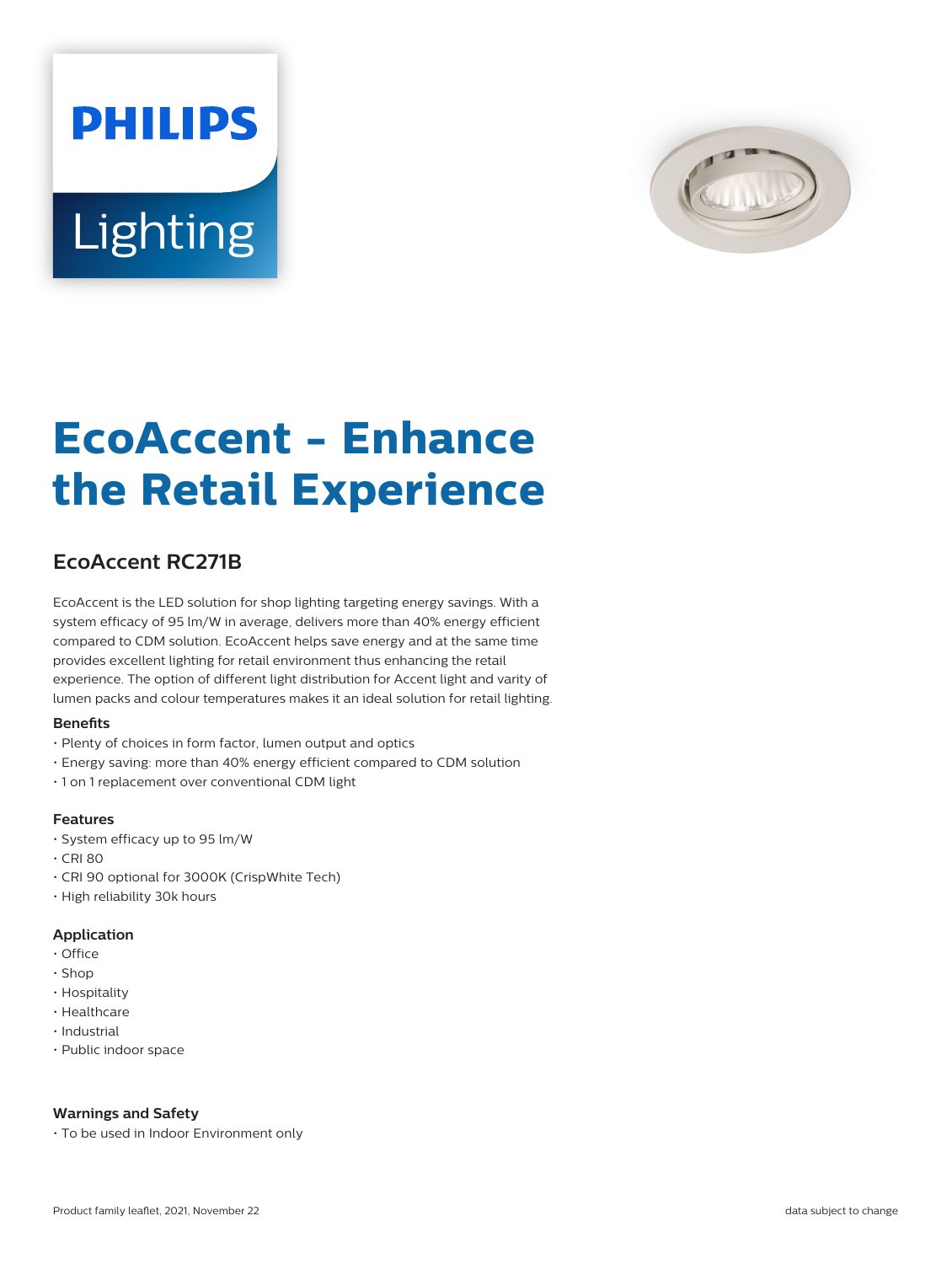# **EcoAccent RC271B**

# **Versions**





### **Dimensional drawing**



| Product                      |
|------------------------------|
| RS271B LED20/830 PSU-E WB WH |
| RS271B LED20/830 PSU-E NB WH |
| RS271B LED20/840 PSU-E NB WH |
| RS271B LED20/850 PSU-E MB WH |
| RS271B LED20/840 PSU-E WB WH |
| RS271B LED20/830 PSU-E MB WH |
| RS271B LED20/850 PSU-E WB WH |
| RS271B LED40/830 PSU-E MB WH |
| RS271B LED20/840 PSU-E NB WH |
| RS271B LED40/840 PSU-E MB WH |
| RS271B LED40/850 PSU-E MB WH |
| RS271B LED40/850 PSU-E WB WH |
| RS271B LED40/830 PSU-E WB WH |
| RS271B LED20/850 PSU-E NB WH |
| RS271B LED40/840 PSU-E WB WH |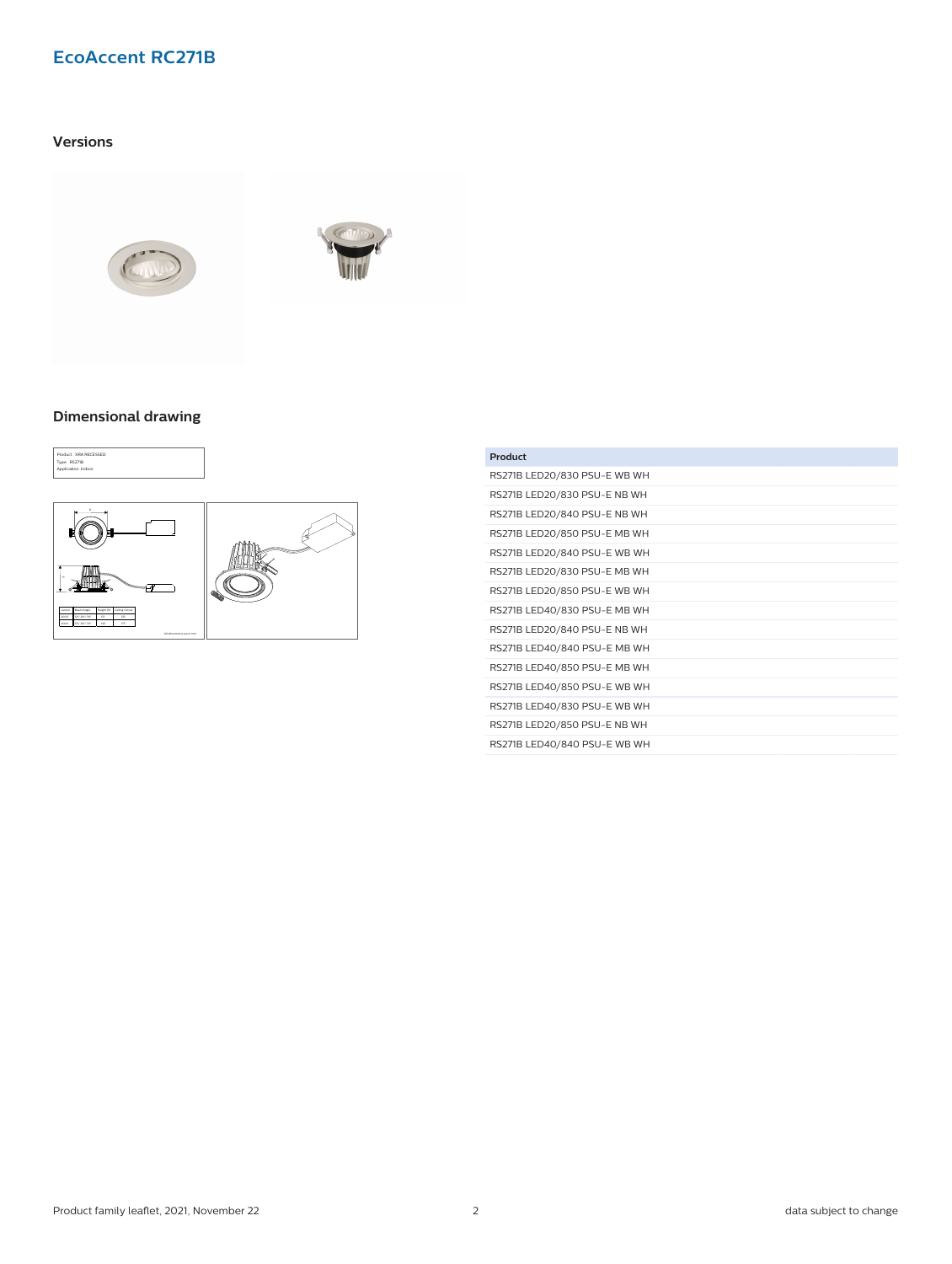# **EcoAccent RC271B**

| <b>Application conditions</b>         |                  |
|---------------------------------------|------------------|
| Ambient temperature range             | 0 to $+45$ °C    |
|                                       |                  |
| <b>Approval and application</b>       |                  |
| Mech. impact protection code          | IK <sub>02</sub> |
| Ingress protection code               | IP <sub>20</sub> |
|                                       |                  |
| <b>Controls and dimming</b>           |                  |
| <b>Dimmable</b>                       | <b>No</b>        |
|                                       |                  |
| <b>Operating and electrical</b>       |                  |
| <b>Input Voltage</b>                  | 240 V            |
|                                       |                  |
| <b>General information</b>            |                  |
| <b>Protection class IEC</b>           | Safety class I   |
| Optical cover/lens type               | Aluminum and     |
|                                       | polycarbonate    |
| <b>Driver included</b>                | Yes              |
| <b>Flammability mark</b>              | For mounting on  |
|                                       | normally         |
|                                       | flammable        |
|                                       | surfaces         |
| Optic type                            | Beam angle 12 to |
|                                       | $36^\circ$       |
|                                       |                  |
| Initial performance (IEC compliant)   |                  |
| Init. Color Rendering Index           | $-80$            |
| <b>Initial LED luminaire efficacy</b> | 100 lm/W         |
|                                       |                  |
| <b>Mechanical and housing</b>         |                  |
|                                       |                  |

### **General information**

| <b>Order Code</b> | <b>Full Product Name</b>     | Beam angle of light source |
|-------------------|------------------------------|----------------------------|
| 919515810943      | RS271B LED20/830 PSU-E NB WH | 12°                        |
| 919515810944      | RS271B LED20/830 PSU-E MB WH | 24°                        |
| 919515810945      | RS271B LED20/830 PSU-E WB WH | 36°                        |
| 919515810946      | RS271B LED20/840 PSU-E NB WH | 12°                        |
| 919515810947      | RS271B LED20/840 PSU-E NB WH | 12°                        |
| 919515810948      | RS271B LED20/840 PSU-E WB WH | 36°                        |
| 919515810949      | RS271B LED20/850 PSU-E NB WH | 12°                        |
| 919515810950      | RS271B LED20/850 PSU-E MB WH | 24°                        |
| 919515810951      | RS271B LED20/850 PSU-E WB WH | 36°                        |
| 919515810953      | RS271B LED40/830 PSU-E MB WH | 24°                        |
| 919515810954      | RS271B LED40/830 PSU-E WB WH | 36°                        |
| 919515810956      | RS271B LED40/840 PSU-E MB WH | 24°                        |
| 919515810957      | RS271B LED40/840 PSU-E WB WH | 36°                        |
| 919515810959      | RS271B LED40/850 PSU-E MB WH | 24°                        |
| 919515810960      | RS271B LED40/850 PSU-E WB WH | 36°                        |
|                   |                              |                            |

### **Initial performance (IEC compliant)**

|              |                               |                   |                     | <b>Initial</b> |              |                               |                   |                |
|--------------|-------------------------------|-------------------|---------------------|----------------|--------------|-------------------------------|-------------------|----------------|
|              |                               | Init. Corr. Color | <b>Initial</b>      | input          |              |                               | Init. Corr. Color | <b>Initial</b> |
| Order Code   | <b>Full Product Name</b>      | Temperature       | luminous flux power |                | Order Code   | <b>Full Product Name</b>      | Temperature       | luminous flux  |
| 919515810943 | RS271B LED20/830              | 3000 K            | 2000 lm             | 22 W           | 919515810951 | RS271B LED20/850              | 5000 K            | 2000 lm        |
|              | PSU-E NB WH                   |                   |                     |                |              | PSU-E WB WH                   |                   |                |
|              | 919515810944 RS271B LED20/830 | 3000 K            | 2000 lm             | 22 W           | 919515810953 | RS271B LED40/830              | 3000 K            | 4000 lm        |
|              | PSU-E MB WH                   |                   |                     |                |              | PSU-E MB WH                   |                   |                |
|              | 919515810945 RS271B LED20/830 | 3000 K            | 2000 lm             | 22 W           | 919515810954 | RS271B LED40/830              | 3000 K            | 4000 lm        |
|              | PSU-E WB WH                   |                   |                     |                |              | PSU-E WB WH                   |                   |                |
|              | 919515810946 RS271B LED20/840 | 4000 K            | 2000 lm             | 22 W           |              | 919515810956 RS271B LED40/840 | 4000 K            | 4000 lm        |
|              | PSU-E NB WH                   |                   |                     |                |              | PSU-E MB WH                   |                   |                |
| 919515810947 | RS271B LED20/840              | 4000 K            | 2000 lm             | 22 W           | 919515810957 | RS271B LED40/840              | 4000 K            | 4000 lm        |
|              | PSU-E NB WH                   |                   |                     |                |              | PSU-E WB WH                   |                   |                |
|              | 919515810948 RS271B LED20/840 | 4000 K            | 2000 lm             | 22 W           | 919515810959 | RS271B LED40/850              | 4000 K            | 4000 lm        |
|              | PSU-E WB WH                   |                   |                     |                |              | PSU-E MB WH                   |                   |                |
|              | 919515810949 RS271B LED20/850 | 5000 K            | 2000 lm             | 22 W           |              | 919515810960 RS271B LED40/850 | 4000 K            | 4000 lm        |
|              | PSU-E NB WH                   |                   |                     |                |              | PSU-E WB WH                   |                   |                |
|              | 919515810950 RS271B LED20/850 | 5000 K            | 2000 lm             | 22 W           |              |                               |                   |                |
|              | PSU-E MB WH                   |                   |                     |                |              |                               |                   |                |

**Initial input power**

 $22W$ 

 $42 W$ 

 $42 W$ 

42 W

42 W

 $42W$ 

 $42W$